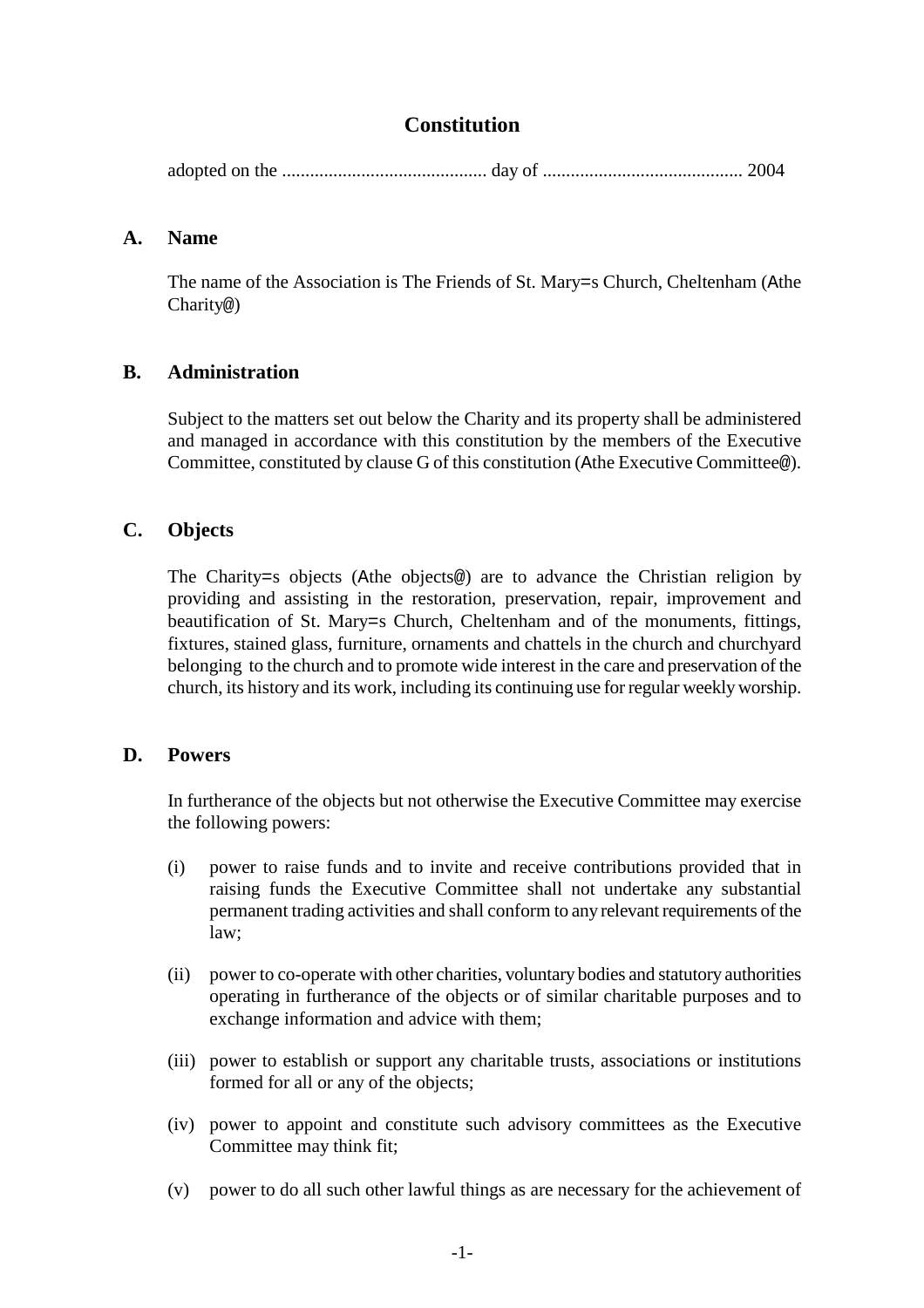the objects.

### **E. Membership**

- (1) Membership of the Charity shall be open to any person over the age of 18 years interested in furthering the objects and who has paid the annual subscription laid down from time to time by the Executive Committee.
- (2) Every member shall have one vote.
- (3) The Executive Committee may by unanimous vote and for good reason terminate the membership of any individual: Provided that the individual concerned shall have the right to be heard by the Executive Committee, accompanied by a friend, before a final decision is made.

# **F. Honorary Officers**

At the annual general meeting of the Charity the members shall elect from amongst themselves a chairman, a vicechairman, a secretary and a treasurer, who shall hold office from the conclusion of that meeting.

### **G. Executive Committee**

- (1) The Executive Committee shall consist of not lessthan 7 members nor more than 10 members being:
	- (a) the honorary officers specified in the preceding clause;
	- (b) not less than 3 and not more than 6 members elected at the annual general meeting who shall hold office from the conclusion of that meeting;
	- (c) Election of members to the Executive Committee in accordance with clause G(b) shall be for three years. One third of the elected members shall retire annually but shall be eligible for re-election.
	- (d) Any casual vacancy in the Executive Committee may be filled by the Executive Committee and any person appointed to fill such a vacancy shall hold office until the conclusion of the next annual general meeting and shall be eligible for re-election at that meeting.
- (2) The Executive Committee may in addition appoint not more than 3 co-opted members but so that no-one may be appointed as a co-opted member if, as a result, more than one third of the members of the Executive Committee would be co-opted members. Each appointment of a co-opted member shall be made at a special meeting of the Executive Committee called under clause J and shall take effect from the end of that meeting unless the appointment is to fill a place which has not then been vacated in which case the appointment shall run from the date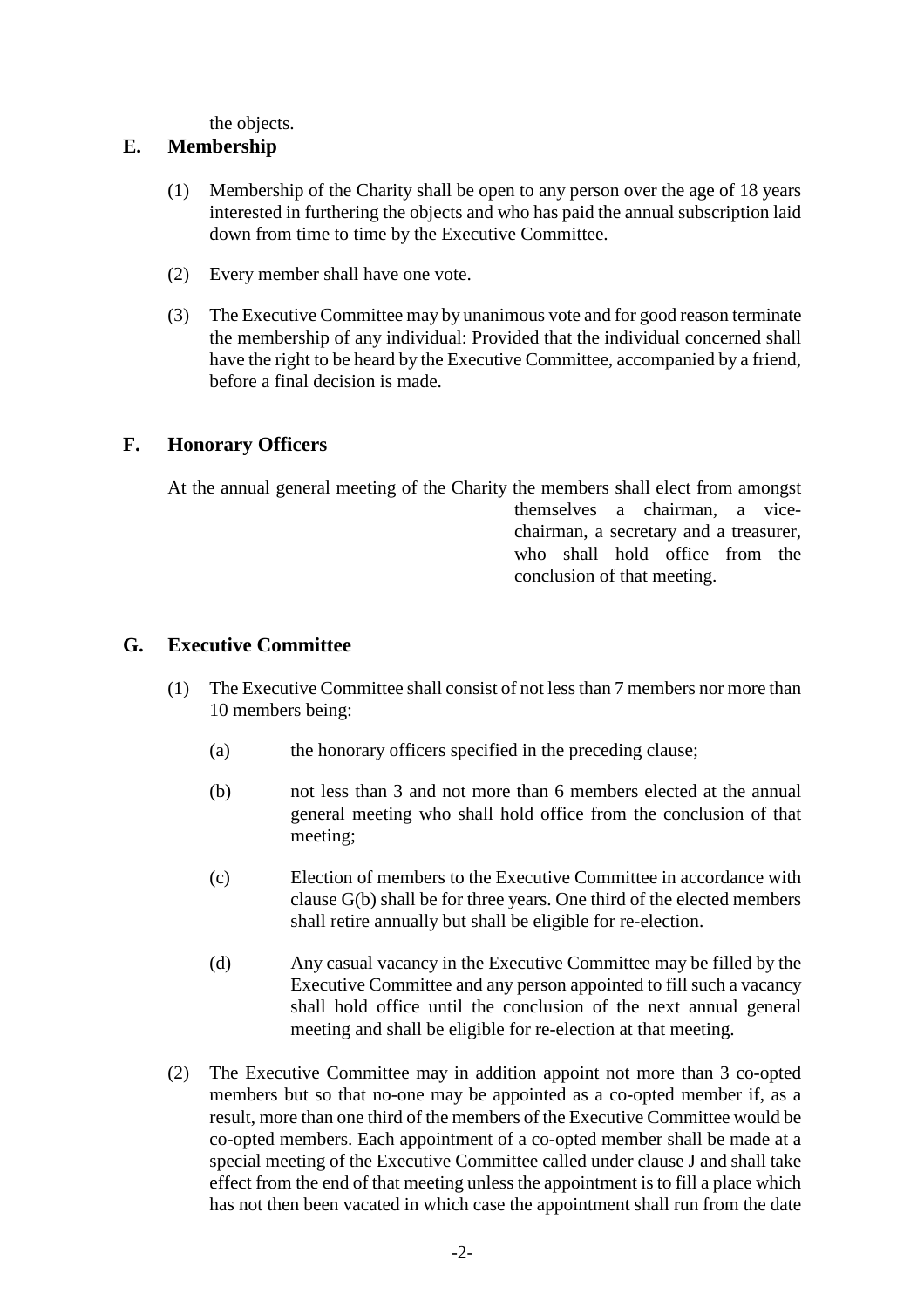when the post becomes vacant. All co-opted members shall retire from office at the end of the annual general meeting next after the date in which they came into office but may be re-elected or re-appointed.

- (3) The proceedings of the Executive Committee shall not be invalidated by any vacancy among their number or by any failure to appoint or any defect in the appointment or qualification of a member.
- (4) Nobody shall be appointed as a member of the Executive Committee who is aged under 18 or who would if appointed be disqualified under the provisions of the following clause.
- (5) No person shall be entitled to act as a member of the Executive Committee whether on a first or on any subsequent entry into office until after signing in the minute book of the Executive Committee a declaration of acceptance and of willingness to act in the trusts of the Charity.

### **H. Determination of Membership of Executive Committee**

A member of the Executive Committee shall cease to hold office if he or she:

- (1) is disqualified from acting as a member of the Executive Committee by virtue of section 72 of the Charities Act 1993 (or any statutory re-enactment or modification of that provision);
- (2) becomesincapable by reason of mental disorder, illness or injury of managing and administering his or her own affairs;
- (3) is absent without the permission of the Executive Committee from all their meetings held within a period of six months and the Executive Committee resolve that his or her office be vacated; or;
- (4) notifies to the Executive Committee a wish to resign (but only if at least three members of the Executive Committee will remain in office when the notice of resignation is to take effect).

### **I. Executive Committee Members not to be personally interested**

No member of the Executive Committee shall acquire any interest in property belonging to the Charity (otherwise than as a trustee for the Charity) or receive remuneration or be interested (otherwise than as a member of the Executive Committee) in any contract entered into by the Executive Committee.

### **J. Meetings and proceedings of the Executive Committee**

(1) The Executive Committee shall hold at least two ordinary meetings each year. A special meeting may be called at any time by the chairman or by any two members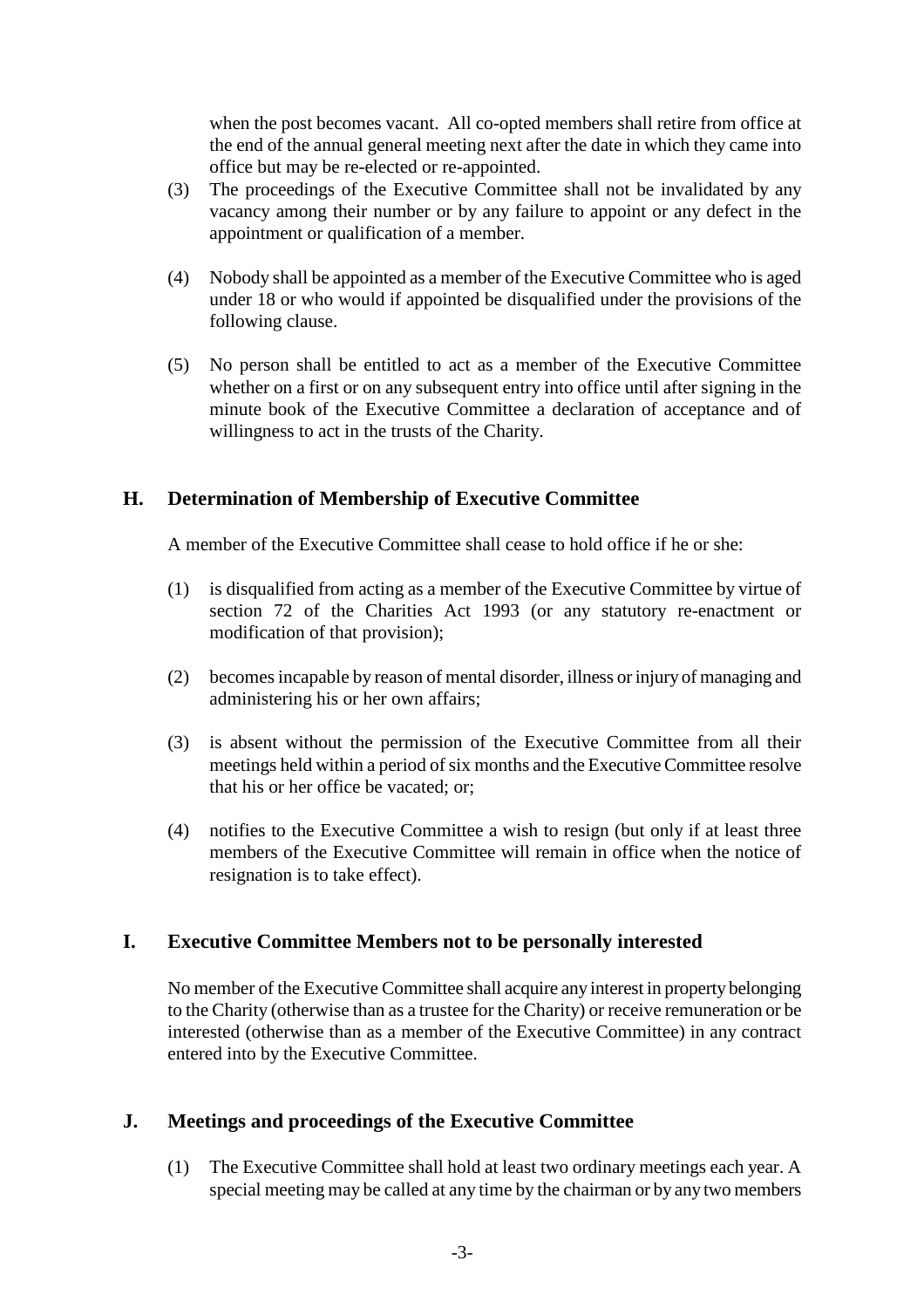of the Executive Committee upon not less than 4 days= notice being given to the other members of the Executive Committee of the matters to be discussed.

- (2) The chairman shall act as chairman at meetings of the Executive Committee. If the chairman is absent from any meeting, the vice-chairman shall act as chairman of the meeting. If the vice-chairman is also absent, the members of the Executive Committee present shall choose one of their members to be chairman of the meeting before any other business is transacted.
- (3) There shall be a quorum when at least one third of the number of members of the Executive Committee for the time being or three members of the Executive Committee, whichever is the greater, are present at a meeting.
- (4) Every matter shall be determined by a majority of votes of the members of the Executive Committee present and voting on the question but in the case of equality of votes the chairman of the meeting shall have a second or casting vote.
- (5) The Executive Committee shall keep minutes, in books kept for the purpose, of the proceedings at meetings of the Executive Committee and any sub-committee.
- (6) The Executive Committee may from time to time make and alter rules for the conduct of their business, the summoning and conduct of their meetings and the custody of documents. No rule may be made which is inconsistent with this constitution.
- (7) The Executive Committee may appoint one or more sub-committees consisting of three or more members of the Executive Committee for the purpose of making any inquiry or supervising or performing any function or duty which in the opinion of the Executive Committee would be more conveniently undertaken or carried out by a sub-committee: provided that all acts and proceedings of any such sub-committees shall be fully and promptly reported to the Executive Committee.

### **K. Receipts and expenditure**

- (1) The funds of the Charity, including all donations contributions and bequests, shall be paid into an account or accounts operated by the Executive Committee in the name of the Charity at such bank or banks as the Executive Committee shall from time to time decide. All cheques drawn on the account(s) must be signed by at least two members of the Executive Committee.
- (2) The funds belonging to the Charity shall be applied only in furthering the objects.

# **L. Property**

(1) Subject to the provisions of sub-clause (2) of this clause, the Executive Committee shall cause the title to all investments held by or on behalf of the Charity to be vested either in a corporation entitled to act as custodian trustee of in not less than three individuals appointed by them as holding trustees. Holding trustees may be removed by the Executive Committee at their pleasure and shall act in accordance with the lawful direction of the ExecutiveCommittee. Provided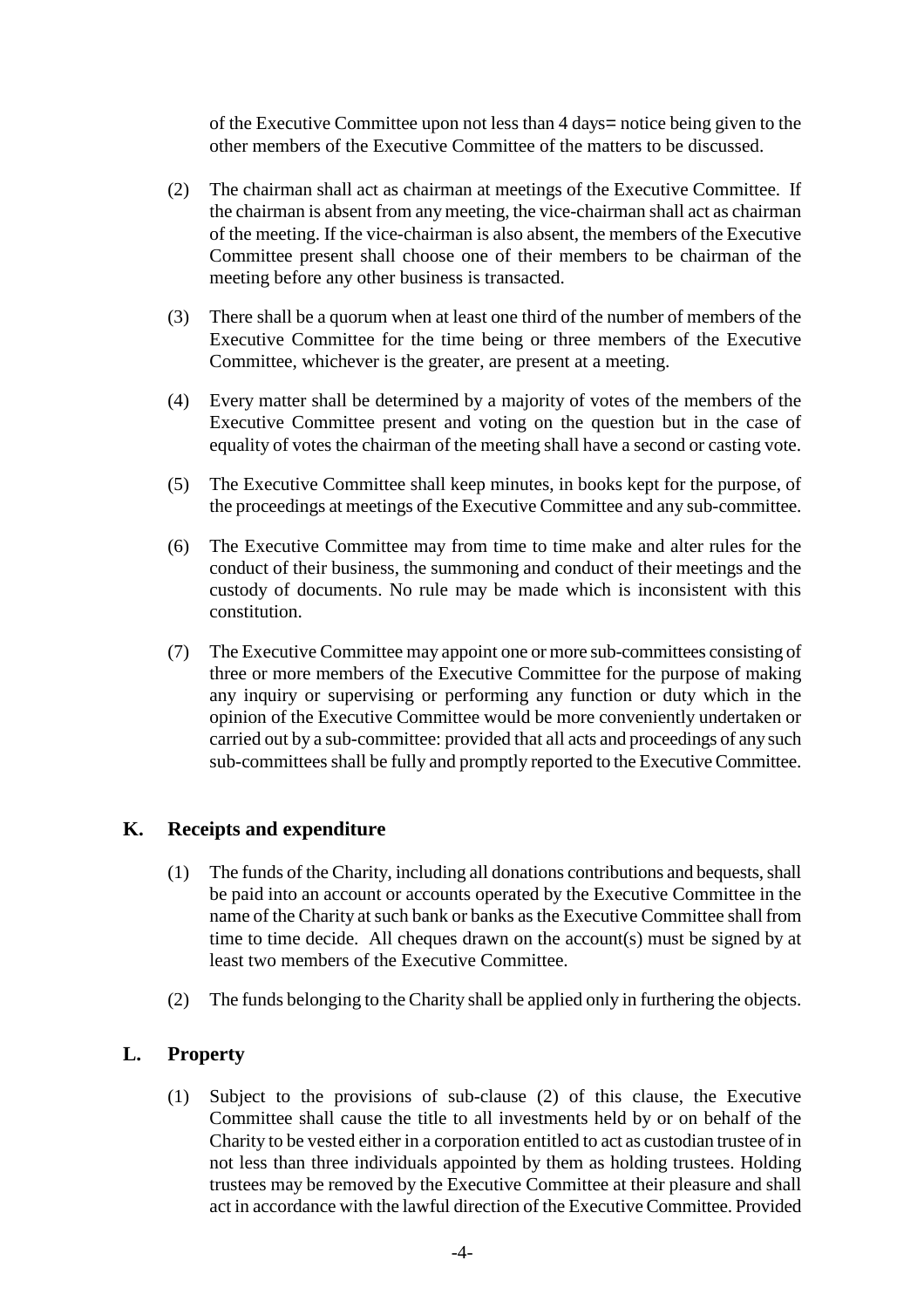they act only in accordance with the lawful directions of the Executive Committee, the holding trustees shall not be liable for the acts and defaults of its members.

(2) If a corporation entitled to act as custodian trustee has not been appointed to hold the property of the charity, the Executive Committee may permit any investments held by or in trust for the charity to be held in the name of a clearing bank, trust corporation or any stockbroking company which is a member of the International Stock Exchange (or any subsidiary of any such stockbroking company) as nominee for the Executive Committee, and may pay such a nominee reasonable and proper remuneration for acting as such.

#### **M. Accounts**

The Executive Committee shall comply with their obligations under the Charities Act 1993 (or any statutory re-enactment or modification of that Act) with regard to:

- (1) the keeping of accounting records for the Charity;
- (2) the preparation of annual statements of account for the Charity;
- (3) the auditing or independent examination of the statements of account of the Charity; and
- (4) the transmission of the statements of account of the Charity to the Commission.

### **N. Annual Report**

The Executive Committee shall comply with their obligations under the Charities Act 1993 (or any statutory re-enactment or modification of that Act) with regard to the preparation of an annual report and its transmission to the Commission.

### **O. Annual Return**

The Executive Committee shall comply with their obligations under the Charities Act 1993 (or any statutory re-enactment or modification of that Act) with regard to the preparation of an annual return and its transmission to the Commission.

### **P. Annual General Meeting**

- (1) An annual general meeting of the Charity shall be held in each calendar year at such time (not being more than fifteen months after the holding of the preceding annual general meeting) and place as the Executive Committee shall determine.
- (2) At least 21 days= notice of the annual general meeting shall be given by displaying such notice on the church notice board and in writing to each member of the Charity, each of whom shall be entitled to attend and vote at the meeting.
- (3) At each annual general meeting the chairman of the Executive Committee shall act as chairman of the meeting, but if he be absent the vice-chairman of the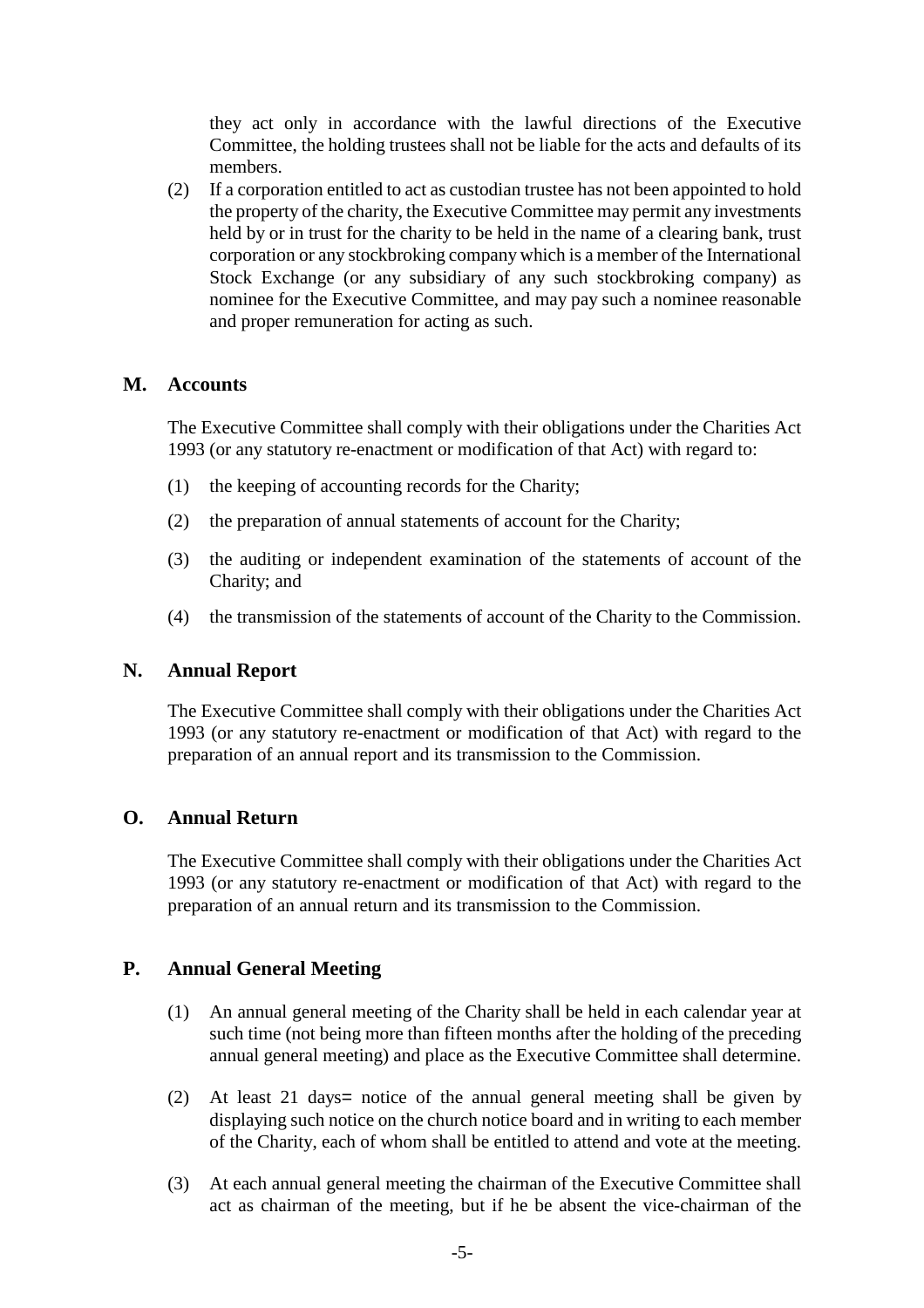Executive Committee shall act as chairman of the meeting. If the vice-chairman of the Executive Committee be also absent the persons present shall appoint from amongst themselves a chairman of the meeting.

- (4) At each annual general meeting the business shall include the election of Honorary Officers in accordance with clause F of this constitution, the election of members to serve on the Executive Committee in accordance with clause G of this constitution, the appointment of one or more independent examiners or registered auditors, the consideration of an annual report of the work done by or under the auspices of the Executive Committee and of the independently examined or audited accounts, and the transaction of such other matters as may from time to time be necessary.
- (5) Nominations for election to the Executive Committee must be made by members of the Charity in writing and must be in the hands of the secretary of the Executive Committee at least 14 days before the annual general meeting. Should nominations exceed vacancies, election shall be by ballot.

### **Q. Special General Meetings**

The Executive Committee may call a special general meeting of theCharity at any time. If at least ten members request such a meeting in writing stating the business to be considered the secretary shall call such a meeting. At least 21 days= notice must be given. The notice must state the business to be discussed.

### **R. Procedure at General Meetings**

- (1) The secretary or other person specially appointed by the Executive Committee shall keep a full record of proceedings at every general meeting of the Charity.
- (2) There shall be a quorum when at least one tenth of the number of members of the Charity for the time being or ten members of the Charity, whichever is the greater, are present at any general meeting.

#### **S. Notices**

Any notice required to be served on any member of the Charity shall be in writing and shall be served by the secretary or the Executive Committee on any member either personally or by sending it through the post in a prepaid letter addressed to such member at his or her last known address in the United Kingdom, and any letter so sent shall be deemed to have been received within 10 days of posting.

### **T. Alterations to the Constitution**

- (1) Subject to the following provisions of this clause the Constitution may be altered by a resolution passed by not less than two thirds of the members present and voting at a general meeting. The notice of the general meeting must include notice of the resolution, setting out the terms of the alteration proposed.
- (2) No amendment may be made to clause A (the name of charity clause), clause C